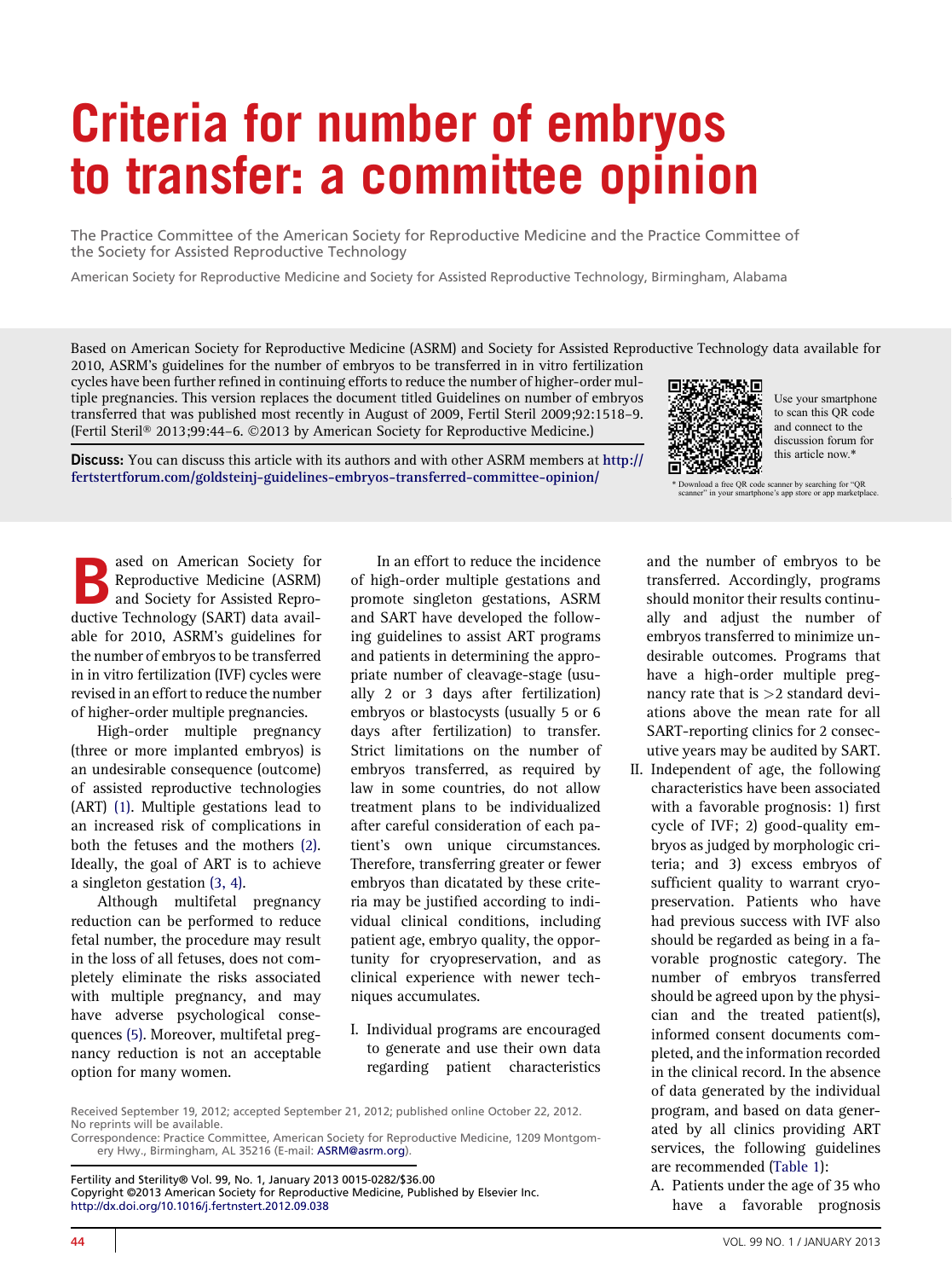## <span id="page-1-0"></span>TABLE 1

Recommended limits on the numbers of embryos to transfer.

| Prognosis                                                                   | Age (y) |           |           |           |
|-----------------------------------------------------------------------------|---------|-----------|-----------|-----------|
|                                                                             | $35$    | $35 - 37$ | $38 - 40$ | $41 - 42$ |
| Cleavage-stage embryos <sup>a</sup><br>Favorable <sup>b</sup><br>All others | $1 - 2$ |           |           |           |
| Blastocysts <sup>a</sup><br>Favorableb<br>All others                        |         |           |           |           |

<sup>a</sup> See text for more complete explanations. Justification for transferring one additional embryo more than the recommended limit should be clearly documented in the patient's medical record.<br><sup>b</sup> Favorable = first cycle of

Practice Committee. Pharmacogenetic approach to male infertility. Fertil Steril 2013.

should be offered a single-embryo transfer and no more than two embryos (cleavage stage or blastocyst) should be transferred [\(4, 6](#page-2-0)). If two embryos are transferred, the patient(s) must be counseled regarding the risks of multifetal pregnancy and the counseling should be documented in the patient's permanent medical record.

- B. For patients between 35 and 37 years of age who have a favorable prognosis, no more than two cleavagestage embryos should be transferred. All others in this age group should have no more than three cleavagestage embryos transferred. If extended culture is performed, no more than two blastocysts should be transferred to women in this age group.
- C. For patients between 38 and 40 years of age who have a favorable prognosis, no more than three cleavagestage embryos or two blastocysts should be transferred. All others in this age group should have no more than four cleavage-stage embryos or three blastocysts transferred.
- D. For patients 41–42 years of age, no more than five cleavage-stage embryos or three blastocyts should be transferred.
- E. In each of the above age groups, for patients with two or more previous failed fresh IVF cycles or a less favorable prognosis, one additional embryo may be transferred according to individual circumstances. The patient must be counseled regarding the risks of multifetal pregnancy. Both the counseling and the justification for exceeding the recommended limits must be documented in the patient(s)'s permanent medical record.
- F. In women >43 years of age, there are insufficient data to recommend a limit on the number of embryos to transfer.
- G. In donor-egg cycles, the age of the donor should be used to determine the appropriate number of embryos to transfer, but when the donor is  $<$  35 years of age single embryo transfer should be strongly considered.
- H. In frozen-embryo transfer cycles, the number of goodquality thawed embryos transferred should not exceed the recommended limit on the number of fresh embryos transferred for each age group.

III. Because not all oocytes may fertilize when gamete intrafallopian transfer is performed, one more oocyte than embryo may be transferred for each prognostic category [\(7\)](#page-2-0).

Acknowledgments: This report was developed under the direction of the Practice Committee of the American Society for Reproductive Medicine as a service to its members and other practicing clinicians. Although this document reflects appropriate management of a problem encountered in the practice of reproductive medicine, it is not intended to be the only approved standard of practice or to dictate an exclusive course of treatment. Other plans of management may be appropriate, taking into account the needs of the individual patient, available resources, and institutional or clinical practice limitations. The Practice Committee and the Board of Directors of the American Society for Reproductive Medicine have approved this report.

This document was reviewed by ASRM members and their input was considered in the preparation of the final document. The following members of the ASRM Practice Committee participated in the development of this document. All Committee members disclosed commercial and financial relationships with manufacturers or distributors of goods or services used to treat patients. Members of the Committee who were found to have conflicts of interest based on the relationships disclosed did not participate in the discussion or development of this document.

Samantha Pfeifer, M.D.; Marc Fritz, M.D.; Jeffrey Goldberg, M.D.; Roger Lobo, M.D.; R. Dale McClure, M.D.; Michael Thomas, M.D.; Eric Widra, M.D.; Glenn Schattman, M.D.; Mark Licht, M.D.; John Collins, M.D.; Marcelle Cedars, M.D.; Catherine Racowsky, PhD.; Michael Vernon, M.D.; Owen Davis, M.D.; Kurt Barnhart, M.D., M.S.C.E.; Clarisa Gracia, M.D., M.S.C.E.; William Catherino, M.D., Ph.D.; Robert Rebar, M.D.; Andrew La Barbera, Ph.D.

## **REFERENCES**

1. Society for Assisted Reproductive Technology, American Society for Reproductive Medicine. Assisted reproductive technology in the United States: 2010 results generated from the American Society for Reproductive Medicine/Society for Assisted Reproductive Technology Registry. Available at: [https://www.sartcorsonline.](https://www.sartcorsonline.com/rptCSR_PublicMultYear.aspx%3fClinicPKID%3d0) [com/rptCSR\\_PublicMultYear.aspx?ClinicPKID](https://www.sartcorsonline.com/rptCSR_PublicMultYear.aspx%3fClinicPKID%3d0)=[0](https://www.sartcorsonline.com/rptCSR_PublicMultYear.aspx%3fClinicPKID%3d0). Last accessed September 27, 2012.